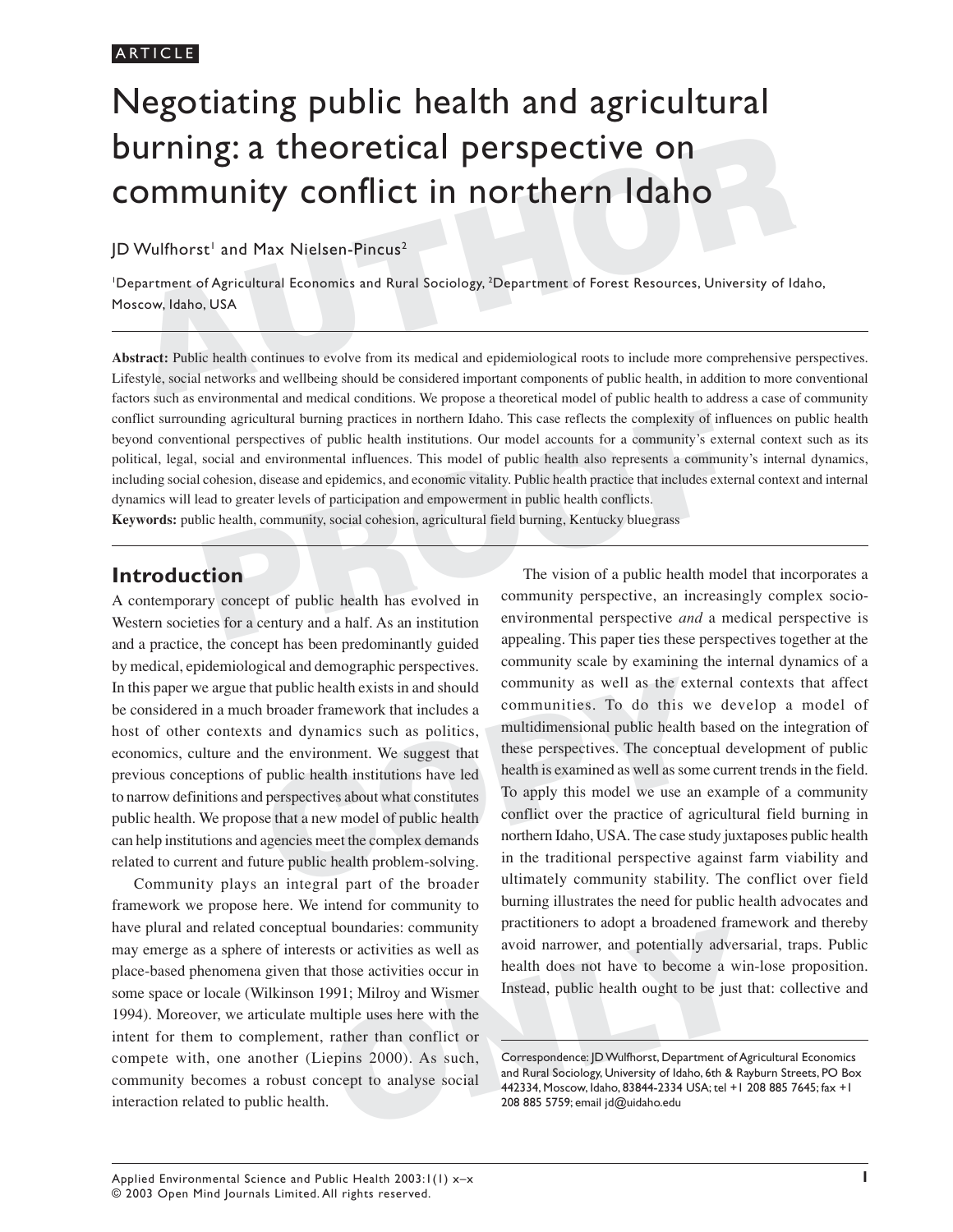healthy. A change in public health orientation should include representative perspectives from the contexts presented here.

## **Negotiating public health** *What is public health?*

Although the responsibility for health in many developed societies continues to lie primarily with the individual, we describe the discipline of public health as the collective practice of promoting improved conditions and wellbeing for the members of society. Conventionally, public health focused on medical treatments for disease and remediation of environmental health concerns such as water-borne disease. Vast arrays of demographic information and vital statistics facilitate analysis of the status and trends of disease, mortality and other health patterns. The institutional frameworks that reinforce disease-oriented medicine and demographic health data deserve recognition for many successes in our current standard of living.

In the latter half of the twentieth century, new philosophies about public health have emerged to claim that epidemiological sciences will not alone solve the dilemmas of public health (McMichael 1993). For instance, one argument suggests that historically the improvements in public health came from the rising standards of living associated with economic development (McKeown and Brown 1955; McKeown and Record 1962). Critique of this thesis centred on the notion that an oversimplified analysis of improvements to the general health of the public fails to recognise the specific achievements of the past century and a half of the public health movement (Colgrove 2002; Szreter 2002). However, this critical thinking may be overshadowed by the increasingly complex health challenges emerging from the continuing development of interconnected social structure and organisation from local to global levels (Waltner-Toews 2001).

## *Changes in society necessitate changes in public health*

Opportunities and challenges of the twenty-first century present the discipline of public health with a new set of ecologically-based health problems as well as the persistence of challenges that public health practitioners have traditionally focused on (Detels and Breslow 1991; Kawachi 1997; Lee and Paxman 1997; Muntaner et al 2000; Link and Phelan 2002). Contemporary theory expands and informs public health to be viewed as a function of internal and external factors from individual to global scales, and calls

In recent decades, the shift away from risk-factor epidemiology has significantly reshaped public health (Pearce 1996; Lee and Paxman 1997). Simultaneously, human communities across the globe have converted native ecosystems to urban, agricultural and natural resource production zones, often devoid of their former ecological structure and function (Wilson 1992). Anthropogenic modification of the environment and ecologically sustainable thresholds necessitate the incorporation of environmental contexts into the practice of public health. Moreover, intracommunity dynamics and the effects of institutional forces play vital roles in how we ought to conceptualise, evaluate and create policy for a healthy society.

Critical to this viewpoint is the perspective that human societies and environmental support mechanisms have approached both spatial and functional thresholds. By thresholds, we refer to the capacity limits of environmental support systems to sustain processes related to natural resource use and agricultural production. Recent literature (Kay et al 1999; Waltner-Toews 2001) has outlined significant relationships between such environmental limits and a broadened perspective on health. Changes in environmental support systems can account for many health risks, including excess pollution, psychological maladies and deficient nutrition (Macy 1995; Carnegie et al 2000). Many people in societies around the world realise how unfettered development of the environment disrupts ecological systems necessary for the physical and economic health of populations (Steingraber 1997; Ricketts 2000).

This perspective draws heavily on the notion of *ecological integrity* defined by Miller and Rees (2000, p 10) as 'understand[ing] phenomena in their interrelationships as complex wholes and parts'. McMichael (1993, 2001), largely credited for pioneering the ecological integrity perspective, has argued that human health relates to economic disparity, environmental deterioration and rates of population growth. Soskolne (2003) has also added the importance of misuse and/or over-reliance on technology as another critical factor in the state of ecological integrity. Consistent with these points, Waltner-Toews and Wall's (1997) discussion of health analysis in the context of agroecosystems indicates a need to refocus scientific efforts away from causes of particular symptoms and toward evaluation of systemic goals. Environmental quality and social dynamics are critical factors in determining the state of a society's health.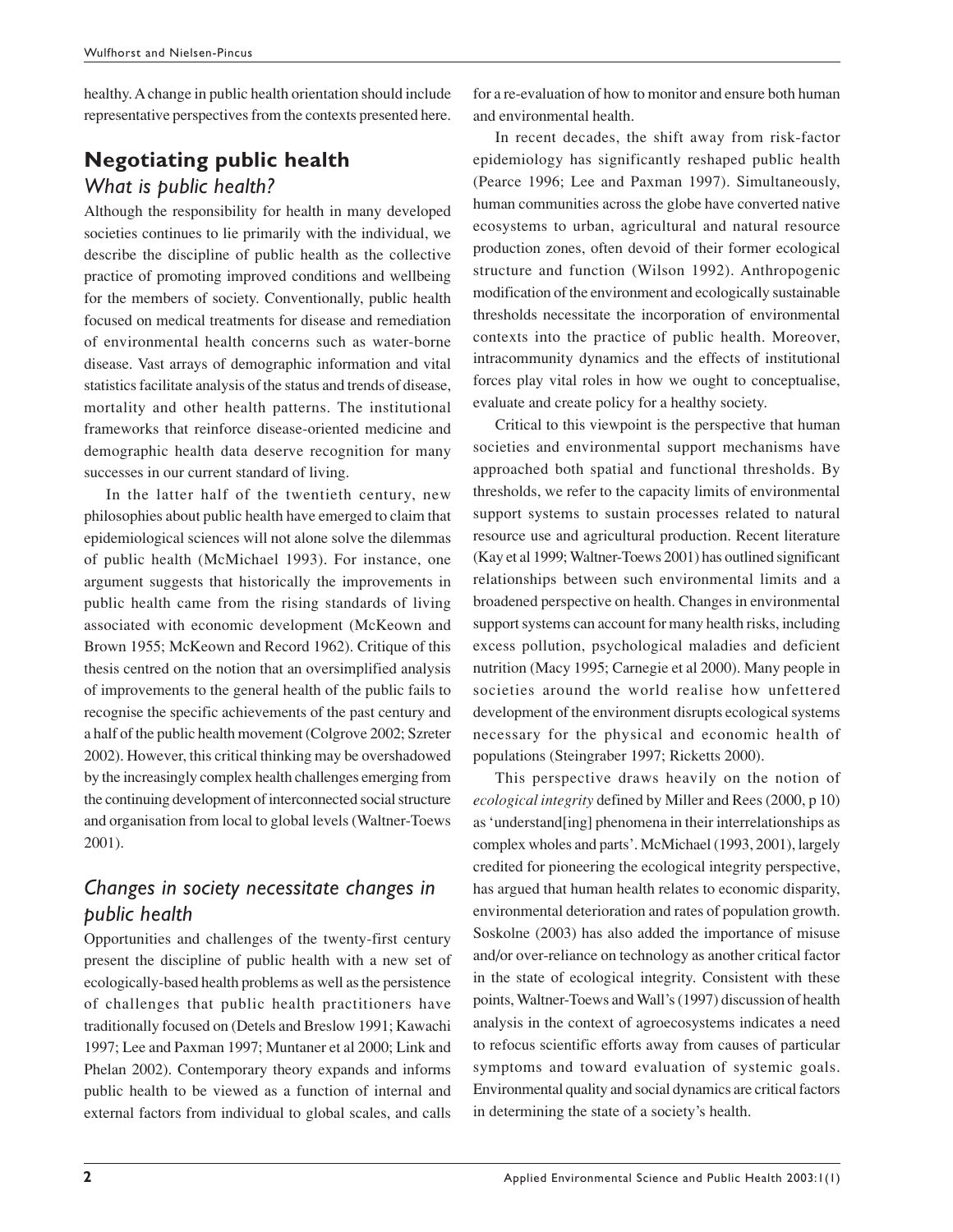## **Internal dynamics and external contexts of the community perspective**

The structure and function of the world's societies have changed significantly over the past several decades. The way we communicate, how we make a livelihood, and the products we use have all undergone dramatic shifts, some fundamental. Two perspectives of social change are useful for the model of public health that we present here. First, external contexts, or how a social unit (in this case a community) perceives itself with respect to the rest of the world. Although community perception of external factors is important, social change also involves the imposition of larger scale social dynamics on a community. Second, internal dynamics, or the community's social structures and the ability of those structures to function for their intended purposes, help frame the health of a community. Both perspectives have important implications for health, especially in times of social change or community conflict.

External contexts affect communities in two ways. First, community-scale issues are often moulded on higher scale context. Environmental, legal, political and societal values all shape the nature of a community. Second, the selfperception of communities with respect to these external contexts is also important to the manner in which a community responds to social change. Three general and relevant changes in community self-perception have occurred. First, the combination of globalisation and increased education has resulted in an increased awareness of the nature of the interconnectedness of global environmental systems, social processes and human health (Waltner-Toews and Wall 1997). Second, that the forces of globalisation continue, suggests an increased recognition of some parts of that interconnectedness (Waltner-Toews and Wall 1997). Third, communities are increasingly recognising the social, economic, environmental and security risks associated with intensively connected societies (McMichael 2001). These perspectives of public health offer the opportunity to assess these risks from a unified standpoint that includes not only the medical perspective, but also is grounded in environmental justice and human rights (Farmer and Albrecht 1998; Pulido 1998).

In the 1990s, the environmental justice movement in the United States flourished (Bryant 1995), partially due to President Clinton's executive order on environmental justice in minority and low-income populations (Clinton 1994). Environmental justice efforts in the 1990s focused on social

groups targeted by President Clinton's executive order (Wright 1995). However, from a health perspective, it is clear that environmental justice is a cause that merits application to all social groups that face external risks. Hence, Bryant (1995, p 23) defines environmental justice as 'those institutional policies, decisions and cultural behaviors that support sustainable development, that support the living conditions in which people can have confidence that their environment is safe, nurturing and productive, and that support communities where distributive justice prevails.' Other movements such as those which have evolved from the United Nations Universal Declaration on Human Rights (United Nations 1948) and the United Nations World Commission on Environment and Development's Earth Charter (Earth Charter Commission 2000) demonstrate an internationally significant commitment to recognising the rights of all humans to health and a clean environment. With respect to external contexts, environmental justice and human rights provide important indicators of internal community health (Dobson 2004).

From the perspective of internal community dynamics, social change has and will continue to influence the healthy functioning of communities. The effect of internal community dynamics on the promotion of healthy lives is also in the realm of interest for public health. Healthy internal dynamics depend heavily on coherent functioning of social structures, the value of which has been described as social capital (Nielsen-Pincus et al 2002). Although the positive role of social capital in health has been criticised (Muntaner et al 2000; Pearce and Smith 2003), the position of social function and cohesion in a healthy life is undeniable for our highly social species. Contrary to the simplistic positivist belief that individuals are self-interested utility-seeking machines, the public health perspective suggests that social function and cohesion are critical to achieving populationbased health goals (Fullilove 1998; Scherer 2000). Social capital is, therefore, an important indicator of how well a community may be prepared to adapt to social change without experiencing significant negative consequences.

If this perspective is correct, the implication for the practice of public health is that successful public health representatives and agencies must recognise the value of community function as a health-related process. As internal community dynamics are increasingly recognised as an appropriate model for the promotion of healthy livelihoods in the community setting, social changes can be assessed for their implications to community health and justice.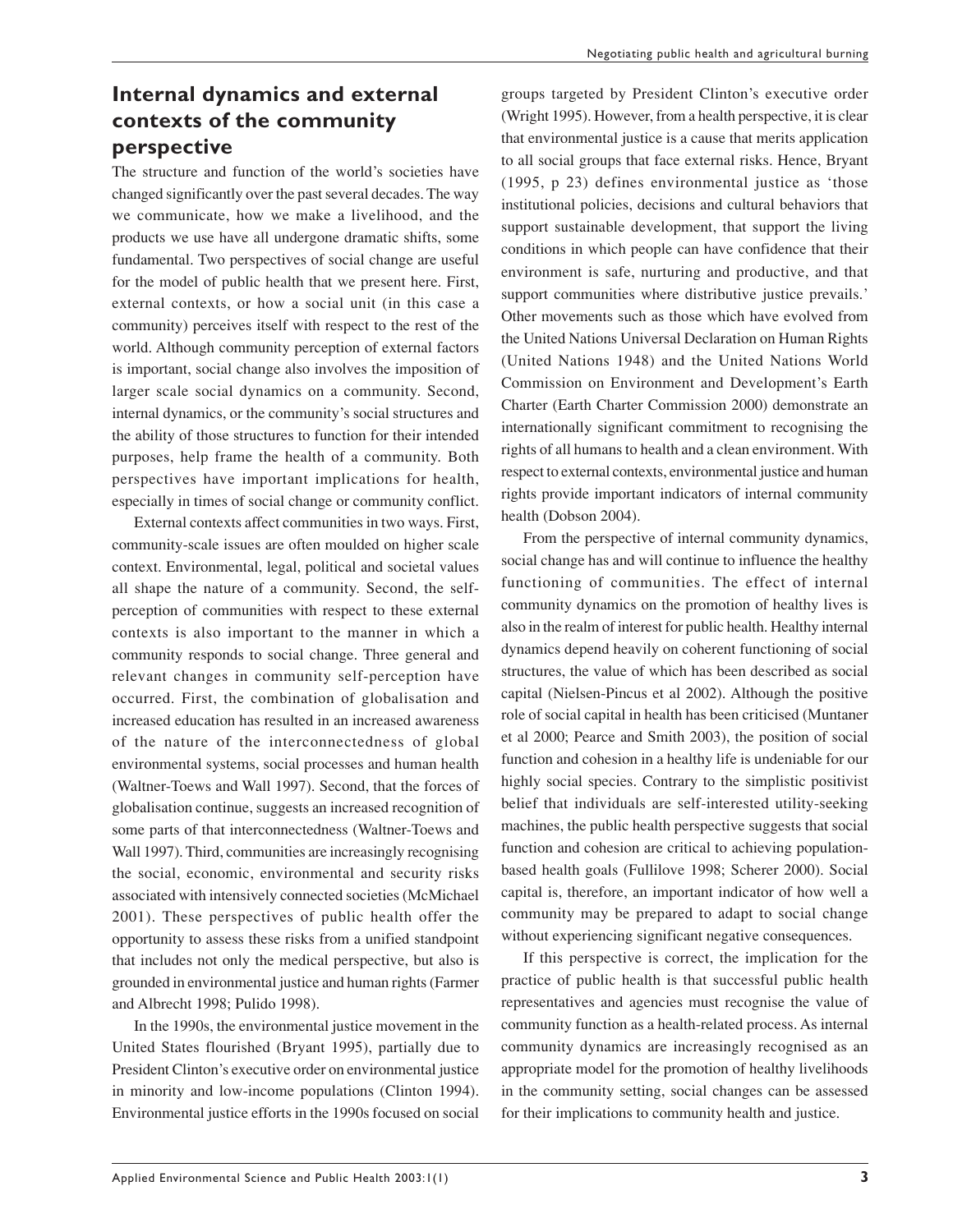## **Community and the system of public health**

Public health has been classically conceived as a response to the 'environmental burden of illness' (Cole et al 1999, p 66). In the past two decades there has been an increased call for broadened models of health. New models have included determinants of health such as personal behaviour and the psycho-socio-economic environment (The Mandala of Health, see Hancock and Perkins 1985), sustainability and conviviality (Health and the Community Ecosystem, see Hancock 1993), and ecosystem integrity and cultural processes (Health, Environment, and Development, see Parkes and Panelli 2001). Although each of these models broadens the purview of health, none does so in a way that reflects the internal dynamics of a community within its external contexts. Furthermore, each is static and therefore misses the dynamic nature of the social, environmental and economic processes that affect public health. As such, we propose a dynamic, community-scale model to conceptualise public health (see Figure 1).

The model in Figure 1 illustrates both the external contexts as well as the internal dynamics that constitute public health in community. The factors on the outer realm of the model indicate the external contexts and the factors inside the 'community' box indicate internal dynamics within the model. Public health institutions have a reciprocal relationship with both the external contexts and the internal dynamics of community. This reciprocity is illustrated in Figure 1 by the multidirectional pathways between the external contexts, internal dynamics and the public health institutions. The interactions of these factors combined comprise the complexity of situations that public health institutions must address.

### *External contexts*

Political and legal activities comprise two of the interrelated external contexts that affect public health. Bennett and DiLorenzo (2000) claim that the public health movement became highly political beginning in the 1960s. Litigation related to environmental quality has, for many, become a



Figure 1 Community and the system of public health. The figure is a representation of the system of public health from the community perspective. The 'community' box contains the factors which constitute the internal dynamics of community, and is surrounded by the external contexts that impact the community. The multidirectional pathways between the external contexts, internal dynamics and public health institutions demonstrate the reciprocal nature of those relationships.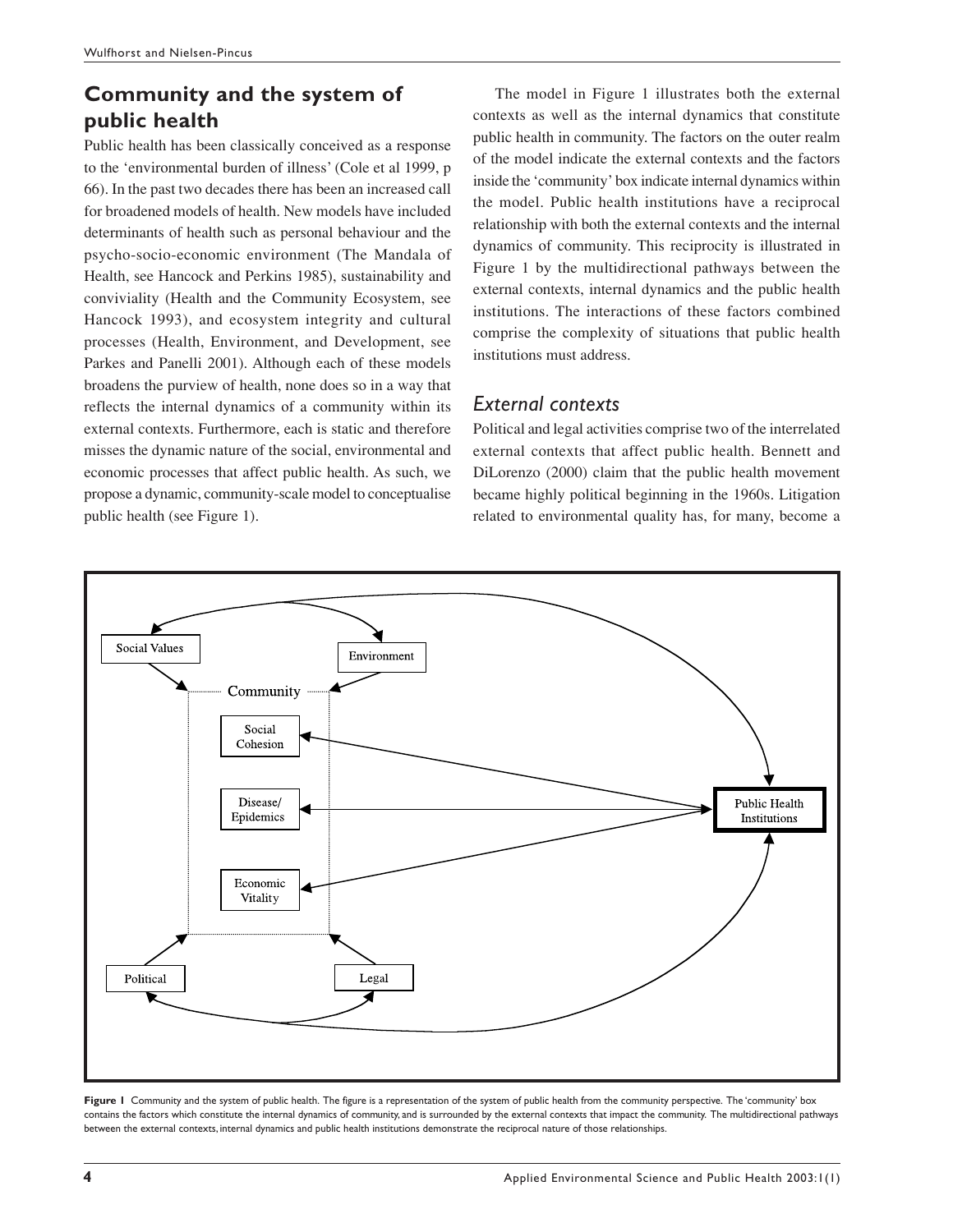mechanism to frame and control public health policy through legal decision making and case law. Political and legal contexts also help identify cases of environmental justice that represent the differential and inequitable environmental impacts to which underserved populations get exposed.

Public health also includes social and environmental contexts in which planning and policy decisions occur. Increasingly, citizens continue to demand the burden of proof be shifted toward industry, producers and responsible entities rather than victims (Cranor 1999). An increasing polarisation of social values related to natural resource and environmental conflicts affects the context of public health and its management.

#### *Internal dynamics*

Within the model, we label one of the internal dynamics of community as 'social cohesion' to refer to the ability of community members to rely on, care for and enjoy one another. Although conventional perspectives of wellbeing have often framed wellbeing as medical phenomena, taken in a broader context wellbeing includes community social cohesiveness and collective measures of health, indicating properties of the whole (Fullilove 1998). By including notions of wellbeing from social cohesion, we can analyse and evaluate public health controversies on multiple levels.

More conventional notions of wellbeing related to disease, medical treatment and epidemiology play a significant role in this model as well. However, our intent is to stress the importance of collective-level epidemiological assessment (Pearce 1996) as well as not limit analyses to the relative risks now used to evaluate within-population comparisons (Rose 1985). Moreover, Soskolne (2003) recommends a framework for health and wellbeing integrally tied to an understanding and evaluation of ecological integrity.

We must also incorporate more in-depth understanding of economic vitality as a key internal component of public health. We often fail to consider a combination of short- and long-term economic perspectives, let alone multidimensional approaches to assessing costs and benefits. Public health exists as a collective good from which we all benefit.

#### *Public health institutions*

Our model includes the institutions that manage public health for the communities, regions and societies. By public health institutions, we mean to include those entities that have *direct* interaction with communities, such as federal resource management agencies, public school districts or city councils. Perspectives of public health that emphasise physical wellbeing often anchor common perceptions of what constitutes health. Within our model, public health institutions serve as the media through which the variety of contexts and dynamics discussed above filter and are translated into regulation, policy, enforcement and assistance. Through both direct and indirect pathways, public health institutions are affected by and affect the numerous community contexts and dynamics in a reciprocal manner.

The model suggests the need to approach public health differently, recognising it as multidimensional and dynamic. The model supports greater opportunity for engagement, participation and action on the part of citizens, communities and public health institutions.

## **A case study of public health: bluegrass field burning in northern Idaho**

#### *History and context*

Agricultural growers in the Pacific Northwest produce nearly 75% of the nation's Kentucky bluegrass seed for golf courses and America's lawn fetish. The Idaho Panhandle ranks as the production leader yielding 50% of the nation's total (Mahler and Ensign 1989; Hirnck 2001). Prior to recent bans on residue burning following bluegrass seed harvest, eastern Washington and western Oregon contributed greater proportions to the regional yield. With the exception of parts of eastern Oregon, Idaho is the only state in the region that maintains growers' rights to practice post-harvest residue burning for bluegrass.

The bluegrass seed industry in northern Idaho began in the early 1950s, largely in response to the need for an agricultural crop that would conserve soil in the erosionprone hilly terrain of the Palouse and Camas Prairies. Legend has it that the bluegrass industry discovered the practice of field burning after a wayward cigarette tossed out of a passing car ignited a field fire in Spokane Valley, Washington, resulting in increased yields the following year (Hengen 2002). Today, bluegrass residue burning occurs on about 45 000 acres across northern Idaho during an average of 8– 10 selected days over a six-week period in late summer, and has become increasingly managed by local, state, federal and tribal authorities. Within this region, bluegrass seed crops are harvested from private lands as well as tribally owned lands within the Coeur d'Alene and Nez Perce Indian reservations. The standard practice for most bluegrass farmers in the region is to ignite the crop residue with propane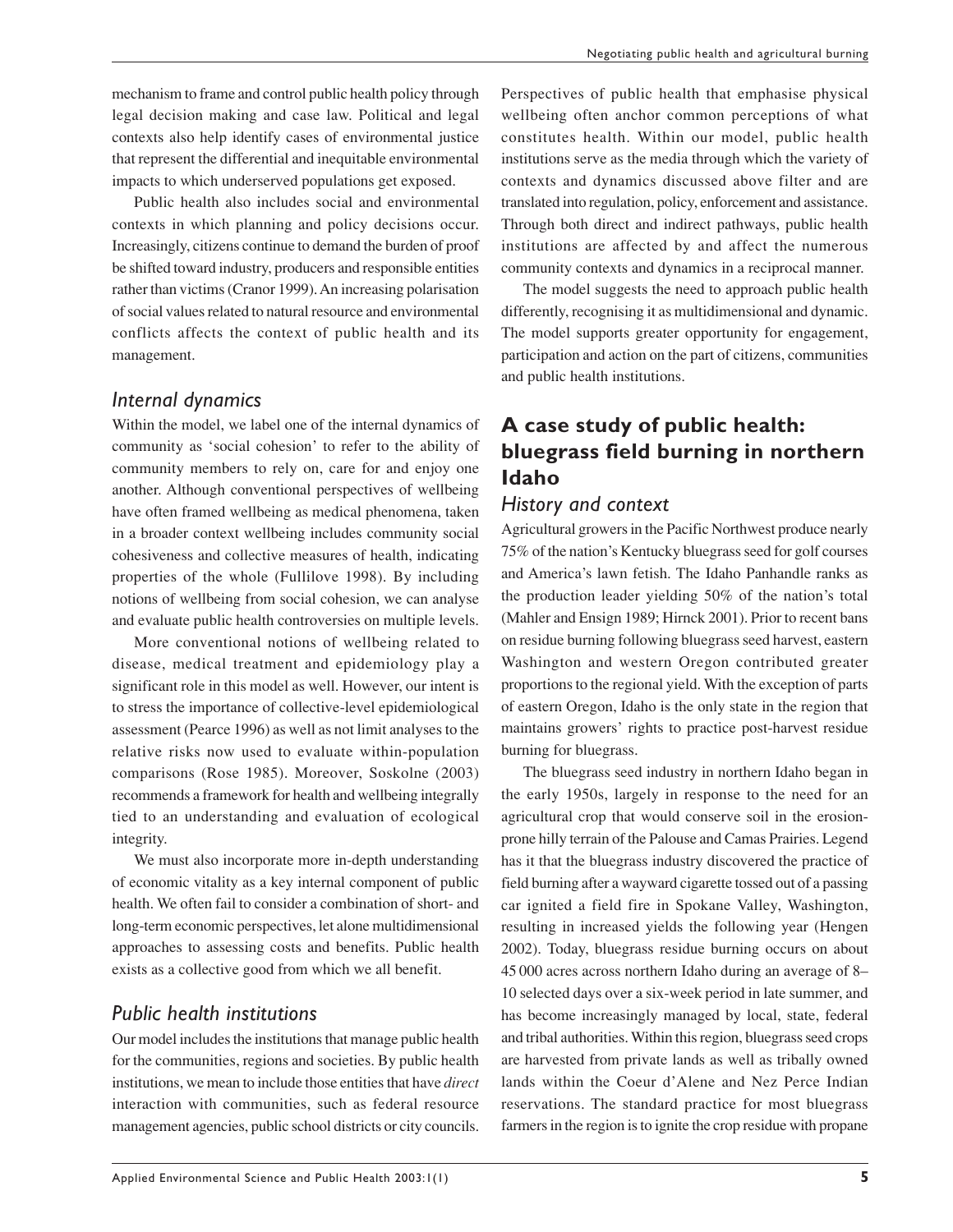torches and manage the blazes through wind pattern monitoring, on-the-ground personnel and decades of cumulative intergenerational experience.

Several key benefits are derived from the practice of burning bluegrass residue, which is now considered 'traditional'. First, having become the predominant cropping system in specific steeply graded riparian areas of northern Idaho (especially around the amenity-based economy of Lake Coeur d'Alene, a new tourist Mecca), the perennial bluegrass fields are given credit for reducing significant levels of soil runoff and revitalising water quality following decades of wheat production (Painter 1997). Conventionally, bluegrass crops are not tilled, but seeded for up to twenty years of perennial harvest when combined with burning practices. Second, the burning practices clearly remain the most effective economic option for eliminating residue from the fields and sustaining economically viable crop yields (Van Tassell 2002).

Perhaps most important, as well as controversial however, is the link between economic vitality and the biological effects of burning. Producers contend that fire, in addition to getting rid of the residue, 'shocks' the plant's biological core triggering a physiological response to produce more tillers (stems) with increased seed productivity – both of which affect yields. Regional research on bluegrass cropping systems for over thirty years has continued to deliver mixed results on the validity of this claim as scientific fact; however, substantial evidence does exist to support this case (Murray and Johnston 1995; Chastain et al 1997; Murray and Swensen 1997).

Opposition to the bluegrass field burning practices originally began in the late 1960s. At the time, agriculture and its political power as an industry still dominated the cultural, environmental and economic landscapes in the Inland Northwest region. A new critical mass of opposition to bluegrass field burning appears to stem largely from recent residential in-migration to the northern Idaho area. Kootenai County for instance – home to the booming Lake Coeur d'Alene area – experienced a 56% residential growth rate since 1990 (US Census Bureau 2001) and shows no sign of those rates slowing. Demographic as well as anecdotal evidence indicates that much of the growth has occurred from in-migrants leaving California, the southwest and other areas, who seek the amenities of a more rural lifestyle combined with the conveniences of nearby urban centres (Kenworthy and Overberg 2002). This trend follows a similar pattern that has been studied in many other communities in the

Intermountain West experiencing rapid growth (Smith and Krannich 1998).

Consequential to the bluegrass field burning practices, some residents living within this region have become increasingly vocal about their concerns for amenity and perceived health impacts due to effects on air quality from drifting and lingering smoke. Not altogether new (Painter 1997), these concerns have heightened in terms of media attention, local- and state-level discussion, as well as the related community conflict surrounding the issue in the last three years within Idaho (Flowers 2002; Geranios 2002; Hedberg 2002; Ross 2002a) as well as on an international scale (Burnett et al 2003). Local doctors in northern Idaho and the surrounding region have attributed several deaths to the air quality effects from bluegrass smoke, the most recent of which received national press attention (Whitman 2001). Currently, a well-funded community-based interest group – Safe Air For Everyone (SAFE) – has filed numerous ongoing lawsuits against the bluegrass farmers. SAFE, a group that represents commercial interests and physical health interests, expresses a zero-tolerance position for allowing the field burning practices to continue.

## *Policy conflict and public health: insensitivity versus intolerance*

Public health institutions affecting the case of bluegrass field burning have related but separate objectives. The United States Environmental Protection Agency (EPA) enforces federal law such as the Clean Air Act, but in this case has thus far honoured the sovereign rights of the Coeur d'Alene and Nez Perce Indian Tribes to establish and operate their own smoke management programmes for bluegrass burning on the reservations overlapping the agricultural production region. The State of Idaho also has oversight through the Departments of Environmental Quality and Agriculture. All of these agencies must coordinate their efforts in order to be effective, as well as find cooperation with the public. Often, the agencies find themselves within the middle of litigation and conflict.

In the late winter and early spring of 2001, the US Environmental Protection Agency hosted a series of forums in the Inland Northwest region to solicit stakeholder input related to the bluegrass field burning issue. A number of experts, such as physicians, public health officers and regulators, made presentations at these forums. Most of the presenters at the forums represented a public health institution of some form. These perspectives tended to focus on reviews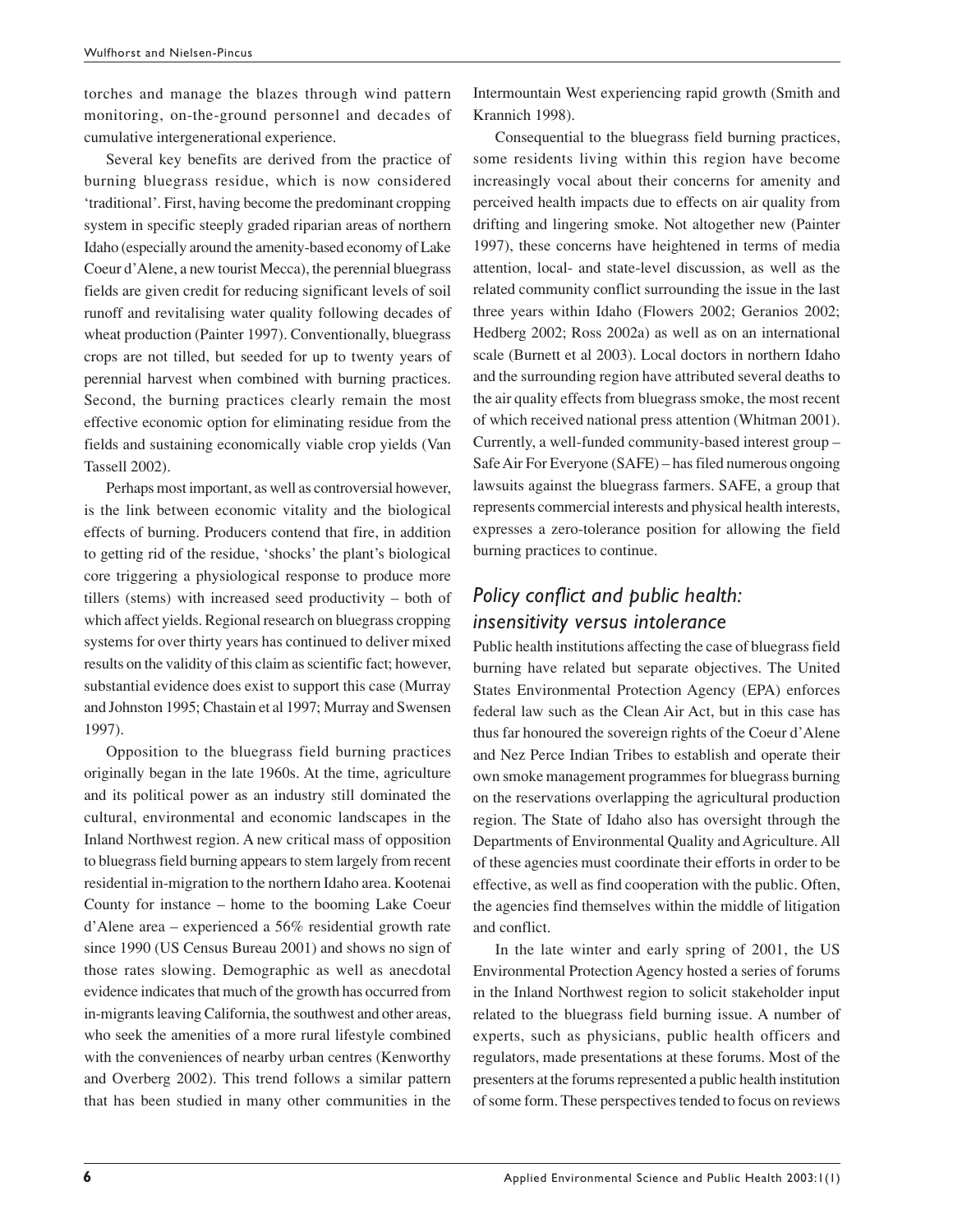of 'the literature' and emphasised the negative effects to human health of increasing particulate matter, often discussed within the media as PM[sub10] or PM[sub2.5] to refer to the size of particulates in microns (Roberts and Corkill 1998; Downey and Martin 2001; Ross 2002b). Furthermore, the forums emphasised problems associated with particulate matter from bluegrass smoke rather than the range of or combination of other sources – automobiles, industries, fireplaces, and wild or controlled forest burns – all of which exist in the region.

While this focus of the EPA forums captures the essence of some of the debate about bluegrass field burning, it fails to incorporate a wide range of perspectives about public health in the sense of the internal and external costs and benefits. In the simplest dichotomy, if we analyse perspectives as either for or against the field burning, evidence exists for both points of view. Community interests opposed to the burning tend to focus on the medical context to make the case against the practice. Community members, farmers and others who wish to retain the right to burn, focus on agricultural science, economic vitality, community stability, tradition and individual rights as the means to their end. Proponents of *each* perspective also make 'environmental' arguments to support the case for or against burning – soil conservation versus air quality.

This debate has deteriorated literally and symbolically, serving as an indicator of public health 'interaction' within the communities where the smoke becomes an issue. This deterioration is especially evident within the ongoing litigation over the field burning practices. The community members-turned-foes converse and negotiate primarily through attorneys. Those opposed to the burning label the farmers as 'insensitive to health needs of a growing population', while those in support of burning view the opposition as 'intolerable of necessary and traditional agricultural practices'. Based on demographic trends of the Inland and Intermountain West regions, the amenity interests of regional newcomers often bring a varied set of backgrounds and cultural values to traditional rural communities. Newcomers often cite the relative high quality of the local environment as a reason for regional immigration (Flowers 2002; Hedberg 2002; Ross 2002a). Thus, based on growth demographics, the population increase in this region, which has centred on Coeur d'Alene, Idaho, may also be correlated to a decrease in familiarity and tolerance of agricultural burning practices. As such, many new residents tend to view the handful of burning days allowed per year as insensitive to the needs of the public's health.

Alternatively, those supporting burning remain puzzled by the uncompromising push from community interest groups to identify bluegrass farmers' practices as the primary particulate-related health risk in a sea of other particulate matter that come from burning wheat field stubble, forest fires and slash burning, industry and automobiles. In the winter of 2002, one major newspaper in the region reported a feature article on the negative long-term health effects of the variety of particulate matter generated in the region with little impact attributed to bluegrass field burning (Ross 2002b). On the other hand, one leader of the perspective opposed to bluegrass burning recently likened the farmers' practice to '30 years of experimentation on the people of North Idaho' (Russell 2003, p B2).

This struggle raises questions about what criteria we use to evaluate public health in situations that are complicated by the interrelationships between external contexts and internal community dynamics as illustrated in Figure 1 and Table 1. Do we have 'rights' to public health like those we grant to individuals in relation to property and civil relations? This debate helps illustrate the ongoing importance of understanding how we define public health, and how we frame who helps and who hurts that effort. Table 1 illustrates the dimensions and factors expressed in the theoretical model above as generic indicators as well as applied to the case of bluegrass residue burning. This table is an effort to better articulate and summarise the multiple aspects of public health. Although presented here as if the categories are discrete, the various factors found in the table intuitively connect and, in many cases, overlap.

## *Discussion and application of the model*

The case of bluegrass field burning in Idaho suffers from ambiguous legal authorities and regulatory jurisdictions. Political and legal management of the practice connects a variety of state, federal and tribal laws. Long traditions of agricultural burning have led farmers to consider burning practices as a right accompanying the land's productive value, rather than as a privilege to pollute.

Farmers have a long history of their own political and legal battles (Schwab 1988). Until recently though, agricultural communities have not faced the same intensity of environmental concern emanating from contemporary local community interests such as SAFE. As the population of rural areas continues to migrate toward more ex-urban areas (areas where development patterns have begun to filter into rural areas proximate, but not necessarily adjacent, to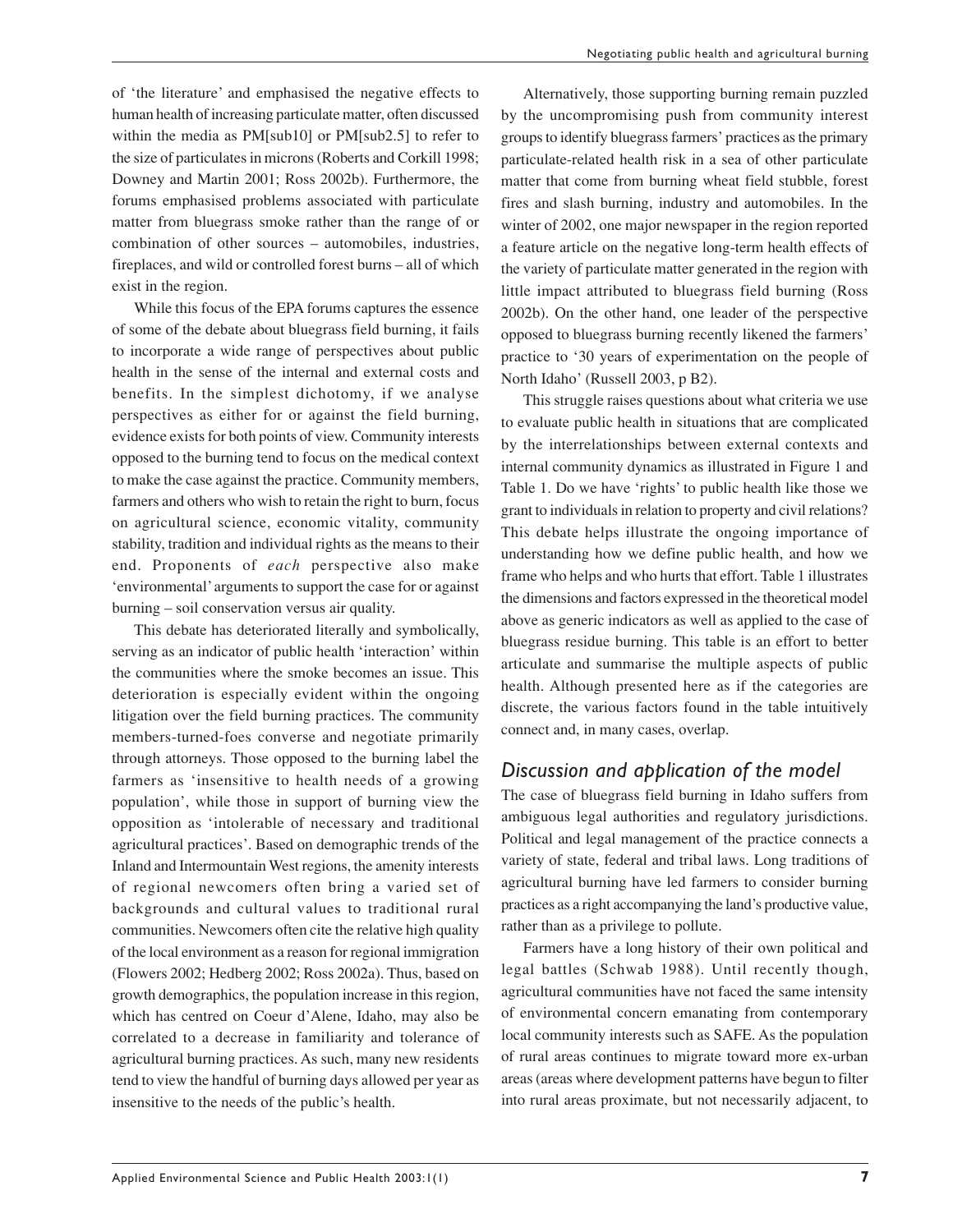| Community factors                 | Public health indicators                                                                            | Bluegrass field burning in northern Idaho                                                                                                                 |
|-----------------------------------|-----------------------------------------------------------------------------------------------------|-----------------------------------------------------------------------------------------------------------------------------------------------------------|
| <b>Internal dynamics</b>          |                                                                                                     |                                                                                                                                                           |
| Social cohesion                   | Level of conflict and cooperation                                                                   | Antagonism between and among farmers and non-farmers                                                                                                      |
| Disease/epidemics                 | Rates of illness                                                                                    | Cases of smoke-induced chronic respiratory problems                                                                                                       |
| Economic vitality                 | Opportunities for livelihood and<br>development                                                     | Farm viability and stigma to local industries                                                                                                             |
| <b>External contexts</b>          |                                                                                                     |                                                                                                                                                           |
| Societal values                   | Pattern of addressing conflict resolution                                                           | Bureaucracy and media influence on ex-urban development                                                                                                   |
| Environment                       | Biophysical integrity of surrounding<br>ecosystems                                                  | Smoke and erosion-related air and water quality                                                                                                           |
| Legal                             | Concerns of social and environmental<br>justice                                                     | Financial inequities and legal inexperience among farmers                                                                                                 |
| Political                         | Degree of constituent power to control<br>social change                                             | Influence on politicians to shape field burning policy                                                                                                    |
| <b>Public health institutions</b> | Scope and number of regulatory<br>entities that monitor social,<br>environmental and medical issues | State Departments of Agriculture and Environmental Quality created a<br>smoke management plan to monitor smoke-related impacts and foster<br>public input |

**Table 1** Linkages between public health indicators and the case of bluegrass burning

urban areas; Travis et al 2002; Maestas et al 2003), so does the political power to affect policy and legal outcomes. These contexts affect the abilities of the farmers *and* communitybased special interest groups to reach collaborative resolutions about public health controversies related to agricultural production. Instead, *individuals* often remain tied to their own perspective on *public* health and how they impact or contribute to it. The interconnected aspects of factors expressed in Table 1 also support the notion that community members have their own understandings and knowledge about the multiple dimensions of public health. In this case, the farmers' current legal rights to burn residue have come under scrutiny as customary practice is redefined as a contemporary public health problem.

In the case of bluegrass field burning, environmental trade-offs mix inconsistently with social perspectives of the situation. For instance, farmers suggest a ban on burning would shift production back to a cropping system that will increase soil erosion and affect water quality for the growing tourism industry. Alternatively, community interests across the region opposing the burning maintain that the farmers jeopardise public health in the name of personal profit as they produce environmental risk. Both constituent sides in this debate fail to account for, and take offence to, the other's perspectives. For the community interest group opposing the field burning, scientific or regulatory dismissal of their concerns as 'emotional', 'biased' or 'subjective' does not account for how many people discuss and learn about public health issues in society. The public health community has

failed to address these concerns within the arena of public policy. Similarly, a recent media article in a regional newspaper focusing on particulate matter from a variety of sources showed bluegrass field burning may peak higher on the air quality monitors during acute events, but does not maintain the chronic average particulate concentration usually seen from wood stoves, forest slash-burning and automobiles (Ross 2002b).

To be certain, the particulate matter standards that apply to this case count for a lot in the questions of public health, regardless of perspective (Roberts and Corkill 1998). Even the farmers agreed to regulatory monitoring of the particulate matter in the interest of public health. Medical and epidemiological factors remain central to any public health issue. Individuals in the region with respiratory illnesses may be impacted by smoke plumes that drift off burning bluegrass fields. Medical concerns associated with health controversies must be included in any model of health. However, within any community-based controversy, there also exist social and economic dynamics internal to public health.

Field burning in the Northwest has long been a source of controversy, but the magnitude of adversarial relations between groups has increased with the bluegrass residue burning practice in Idaho. On one level, it appears the constituents have coalesced within their camps to confront each other in the public health debate. However, the additional financial stresses placed on many bluegrass farmers force some to compromise their level of commitment to the collective struggle. Similarly, the attempt to document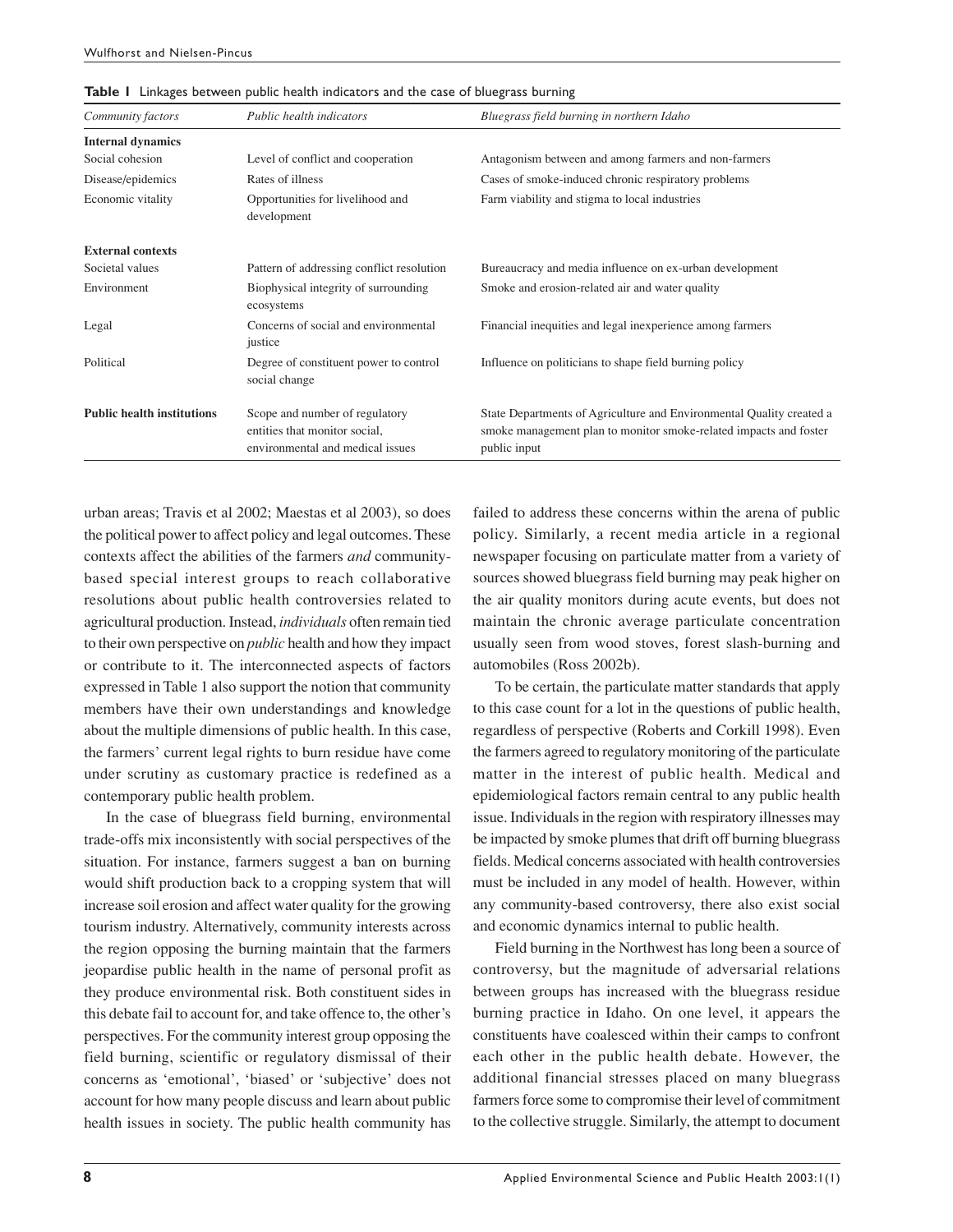public response to the controversy reveals a wide range of perspectives within the general population about the costs and benefits of bluegrass field burning. Social cohesion is compromised by conflict in the community that leads to increased domestic stress, disagreements with friends and loss of trust that the past alliances will be ongoing (Scherer 2000). In these conditions, social cohesion in each sector of a community gets constrained, leading to negative consequences for public health.

Bluegrass farmers in northern Idaho maintain they cannot grow bluegrass as an economically viable crop without burning the residue. One study, using yield trends over a 25 year period, showed that moving to an alternative residue management system (ie baling, harrowing, livestock grazing or chemical applications) could cost the farmers up to US\$166 per acre per year under no-burn constraints (Van Tassell 2002). For a farmer that has the local average of 220 acres, this difference could amount to over US\$36 000 annually. Economic analyses such as these often play a role in predicting the costs and benefits of systemic changes. Information and discussion produced by economic analyses of this sort also produce abstract controversy because of the implications that environmental and/or human health can be articulated as having a particular economic value.

## **Summary and conclusion**

Our theoretical perspective on public health and its application to the case of bluegrass field burning suggests several concluding points. First, public health – as a concept and a practice – would benefit from a broader set of factors associated with it. This approach will support the focus on connections between things rather than identifying a single source or cause of public health problems. Previous research has demonstrated that identification of single causes narrows explanation and blames a single source for what likely comes from many. Such an approach misses the synergistic effects of the physical, cultural, environmental and economic landscapes that combine to constitute important and overlooked effects (Mullan 2000). A more comprehensive model allows for an inclusive array of factors.

Second, because this model promotes inclusivity, it fosters participation and engagement among the public. From a local knowledge perspective, we should at least consider members of the public as valid interpreters of their own public health needs and issues. If engaged, then community members have a lot to offer one another as well as public health 'experts' that rarely, if ever, becomes part of the discussion bounded by a more limited institutional

framework. Public health as a field of inquiry and discussion ought to support those interested in an active and local role. This will advance institutional awareness beyond the perspective that public health matters are problems best addressed at the level of the individual.

Third, if we understand the model of public health included here as reflexive, it becomes a strategy and mechanism for empowerment. Conceptually, public health practitioners should understand the positive health effects of social empowerment, economic opportunity and cohesion as much as an absence of illness. As controversy at the community levels escalates, local, state, federal, formal and informal public health institutions must seize the opportunity through a greater range of stakeholder interaction to operate within the broader contexts suggested here (Hemmati 2001). Such an approach will also reinforce a positive perspective of public health as both collective and healthy.

#### **References**

- Bennett JT, DiLorenzo TJ. 2000. From pathology to politics: public health in America. New Brunswick: Transaction Publishers.
- Bryant B. 1995. Issues and potential policies and solutions for environmental justice: an overview. In Bryant B, ed. Environmental justice: issues, policies and solutions. Washington, DC: Island Pr. p 8–34.
- Burnett RT, Jessiman B, Stieb D et al. 2003. Population health issues in the management of air quality. In Rapport DJ, Lasley WL, Rolston DE et al, eds. Managing for healthy ecosystems. Boca Raton, LA: Lewis Publishers. p 55–67.
- Carnegie R, McKee N, Dick B et al. 2000. Making change possible: creating an enabling environment. In McKee N, Manoncourt E, Yoon CS et al, eds. Involving people, evolving behavior. New York: United Nations Children's Fund. p 157–211.
- Chastain TG, Keimnec GL, Cook GH et al. 1997. Residue management strategies for Kentucky bluegrass seed production. *Crop Sci*, 37:1836– 40.
- Clinton WJ. 1994. Executive Order 12898 of February 11, 1994: federal actions to address environmental justice in minority and low-income populations. *Federal Register*, 59(32). Accessed 15 Sep 2003. URL: http://www.archives.gov/federal\_register/executive\_orders/pdf/ 12898.pdf
- Cole DC, Eyles J, Gibson BL et al. 1999. Links between humans and ecosystems: the implications of framing for health promotion strategies. *Health Promot Int*, 14:65–72.
- Colgrove J. 2002. The McKeown thesis: a historical controversy and its enduring influence. *Am J Public Health*, 92:725–9.
- Cranor CF. 1999. Asymmetric information: the precautionary principle and burdens of proof. In Raffensperger C, Tickner J, eds. Protecting public health and the environment: implementing the precautionary principle. Washington, DC: Island Pr. p 74–99.
- Detels R, Breslow L. 1991. Current scope and concerns in public health. In Holland WW, Detels R, Knox G, eds. Oxford textbook of public health. 2nd ed. Oxford: Oxford Univ Pr. p 49–65.
- Dobson A. 2004. Ecological citizenship and global justice two paths converging? In Haugestad A, Wulfhorst JD, eds. Future as fairness: ecological justice and global citizenship. Amsterdam: Rodopi. Forthcoming.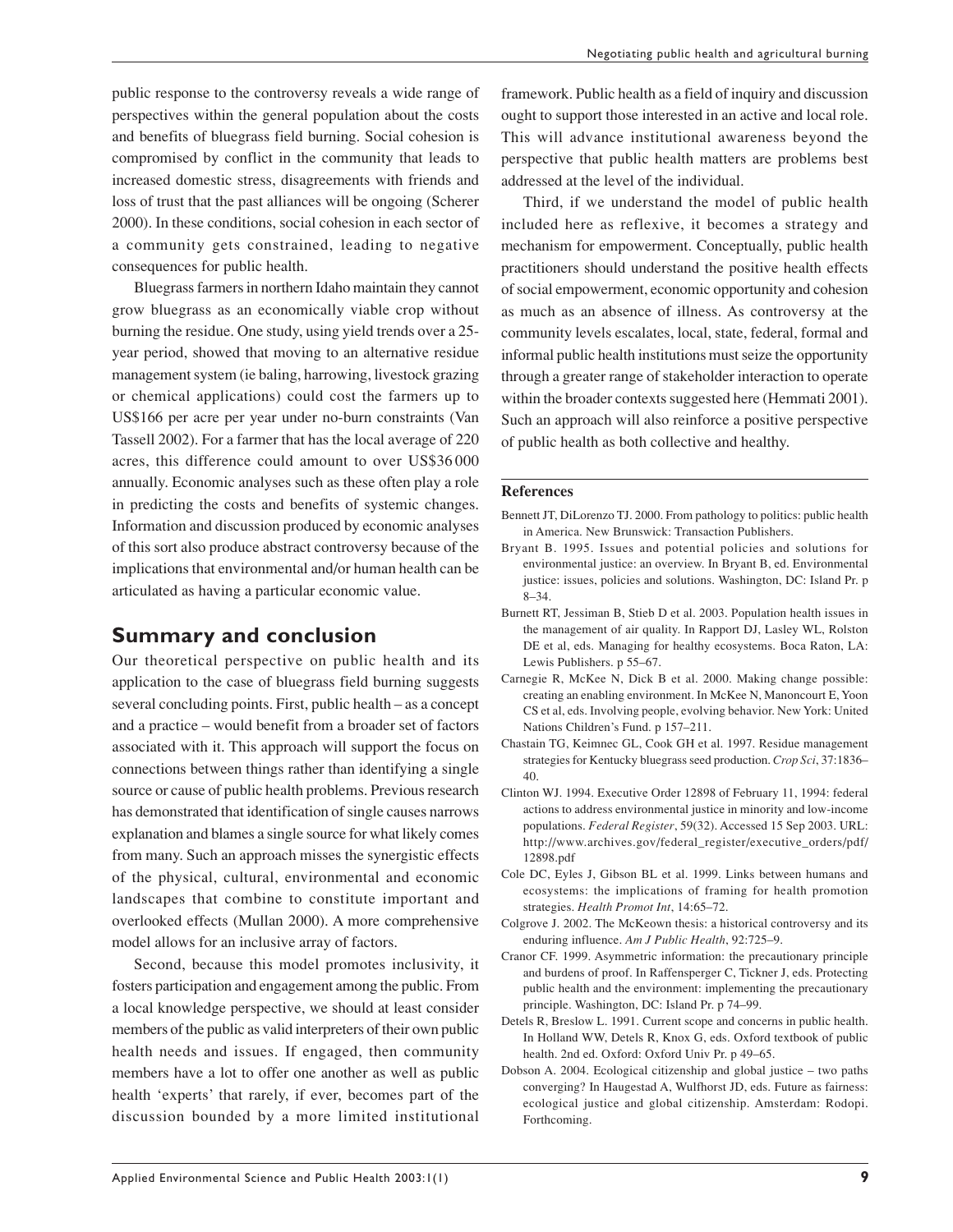- Downey S, Martin DM. 2001. Agricultural burning stakeholder forums: putting the pieces together. US EPA 910/F-01-007, November. Seattle: EPA Office of Air Quality.
- Earth Charter Commission. 2000. The Earth Charter [online]. Accessed 28 Feb 2003. URL: http://www.earthcharter.org/files/charter/ charter.pdf
- Farmer FL, Albrecht SL. 1998. The biophysical environment and human health: toward understanding the reciprocal effects. *Soc Nat Resources*, 11:707–17.
- Flowers E. 2002 Aug 25. Field-burning war heats up: farmers consider changing livelihoods. *Coeur d'Alene Press*; Sect A1, A2.
- Fullilove MT. 1998. Promoting social cohesion to improve health. *J Am Med Womens Assoc*, 53:72–6.
- Geranios NK. 2002 Mar 20. EPA plans new rules for reservations. *The Idaho Spokesman-Review*; Sect A5.
- Hancock T. 1993. Health, human development and the community ecosystem: three ecological models. *Health Promot Int*, 8:41–7.
- Hancock T, Perkins F. 1985. The mandala of health: a conceptual model and teaching tool. *Health Promot Int*, 24:8–10.
- Hedberg K. 2002 Jan 20. Fired-up mom joins battle for cleaner air. *Lewiston Morning Tribune*; Sect C1, C4.
- Hemmati M. 2001. Multi-stakeholder processes for governance and sustainability – beyond deadlock and conflict. London: Earthscan.
- Hengen N. 2002. When the smoke has cleared: triumph of activism. *Wheat Life*, 45(11):4–7.
- Hirnck R. 2001. Idaho grass seed crop file. Moscow, ID: Department of Plants, Soils and Entomological Sciences, University of Idaho.
- Kawachi I. 1997. Long live community: social capital as public health. *The American Prospect*, 8(35). Accessed 15 Sep 2003. URL: http:// www.prospect.org/print/V8/35/kawachi-i.html
- Kay J, Regier H, Boyle M et al. 1999. An ecosystem approach for sustainability: addressing the challenge of complexity. *Futures*, 31:721–42.
- Kenworthy T, Overberg P. 2002 Oct 28. How the mountain west was won by the GOP. *USA Today*; Sect A1.
- Lee P, Paxman D. 1997. Reinventing public health. *Annu Rev Public Health*, 18:1–35.
- Liepins R. 2000. New energies for an old idea: reworking approaches to 'community' in contemporary rural studies. *J Rural Stud*, 16:23–35.
- Link B, Phelan J. 2002. McKeown and the idea that social conditions are fundamental causes of disease. *Am J Public Health*, 92:730–2.
- Macy J. 1995. Working through environmental despair. In Roszak T, Gomez ME, Kanner AD, eds. Ecopsychology: restoring the earth, healing the mind. San Francisco: Sierra Club Books. p 240–59.
- Maestas JD, Knight RL, Gilgert WC. 2003. Biodiversity across a rural land-use gradient. *Conservation Biol*, Forthcoming.
- Mahler RL, Ensign RD. 1989. Evaluation of N, P, S and B fertilization of Kentucky bluegrass seed in northern Idaho. *Commun Soil Sci Plant Anal*, 20:989–1009.
- McKeown T, Brown R. 1955. Medical evidence related to English population changes in the eighteenth century. *Popul Stud*, 9:119–41.
- McKeown T, Record R. 1962. Reasons for the decline of mortality in England and Wales during the nineteenth century. *Popul Stud*, 16:94– 122.
- McMichael AJ. 1993. Planetary overload: global environmental change and the health of the human species. Cambridge, UK: Cambridge Univ Pr.
- McMichael AJ. 2001. Environment, sustainability and health: the learning curve steepens. *Med J Aust*, 175:569–70.
- Miller P, Rees WE. 2000. Introduction. In Pimentel D, Westra L, Noss RF, eds. Ecological integrity: integrating environment, conservation and health. Washington, DC: Island Pr.
- Milroy BM, Wismer S. 1994. Communities, work and public/private sphere models. *Gend Place Cult*, 1:71–90.
- Mullan F. 2000. Public health then and now Don Quixote, Machiavelli and Robin Hood: public health practice, past and present. *Am J Public Health*, 90:702–6.
- Muntaner C, Lynch J, Smith GD. 2000. Social capital and the third way in public health. *Crit Public Health*, 10:107–24.
- Murray GA, Johnston WJ. 1995. Cultivar identification and on-farm technology for sustained Kentucky bluegrass seed production. Grass Seed Production Systems for Sustainable Agriculture Progress Report. Moscow, ID: University of Idaho. p 37–40.
- Murray GA, Swensen JB. 1997. Kentucky bluegrass floral induction and cultivar response to mechanical removal of harvest residue. In: International Grasslands Congress Proceedings. 1997 Jun 8–19; Winnipeg, Manitoba and Saskatoon, Saskatchewan. Session 7: plant physiology and growth; p 13–14.
- Nielsen-Pincus M, Sheldon D, Cowan S. 2002. Social capital and sustainability: a qualitative study of community leaders in the conservation economy [online]. Accessed 15 Sep 2003. URL: http:// www.conservationeconomy.net/pdfs/Social\_Capital\_Sustainability .pdf
- Painter KM. 1997. Estimates of farm and environmental costs of increased restrictions on grass seed field burning. Technical Report to Washington Department of Ecology. Pullman, WA: Department of Agricultural Economics, Washington State University.
- Parkes M, Panelli R. 2001. Integrating catchment ecosystems and community health: the value of participatory action research. *Ecosystem Health*, 7:85–106.
- Pearce N. 1996. Traditional epidemiology, modern epidemiology and public health. *Am J Public Health*, 86:678–83.
- Pearce N, Smith GD. 2003. Is social capital the key to inequalities in health? *Am J Public Health*, 93:122–9.
- Pulido L. 1998. Environmentalism and economic justice: two Chicano struggles in the southwest. Tucson: Univ Arizona Pr.
- Ricketts T. 2000. The changing nature of rural health care. *Annu Rev Public Health*, 21:639–57.
- Roberts RA, Corkill J. 1998. Grass seed field smoke and its impact on respiratory health. *J Environ Health*, 60(10):10–16.
- Rose G. 1985. Sick individuals and sick populations. *Int J Epidemiol*, 14:32–8.
- Ross W. 2002a Feb 7. Field burning suit looms. *The Idaho Spokesman-Review*; Sect A1, A6.
- Ross W. 2002b Dec 1. A burning question. *The Idaho Spokesman-Review*; Sect A1, A14.
- Russell BZ. 2003 Jan 31. Lawmakers hear case for, against field burning. *The Idaho Spokesman-Review*; Sect B2.
- Scherer CW. 2000. Community network linkages during a health controversy. *J Public Health Manag Pract*, 6(2):21–9.
- Schwab J. 1988. Raising less corn and more hell: Midwestern farmers speak out. Urbana, IL: Univer Illinois Pr.
- Smith MD, Krannich RS. 1998. Tourism dependence and resident attitudes. *Ann Tourism Res*, 25:783–802.
- Soskolne CL. 2003. Measuring the impact of ecological disintegrity on human health: a role for epidemiology. In Rapport DJ, Lasley WL, Rolston DE et al, eds. Managing for healthy ecosystems. Boca Raton, LA: Lewis Publishers. p 259–65.
- Steingraber S. 1997. Living downstream: an ecologist looks at cancer and the environment. Reading, MA: Addison-Wesley.
- Szreter S. 2002. Rethinking McKeown: the relationship between public health and social change. *Am J Public Health*, 92:722–5.
- Travis WR, Theobald DM, Fagre D. 2002. Transforming the Rockies: human forces, settlement patterns, and ecosystem effects. In Baron JS, ed. Rocky Mountain futures: an ecological perspective. Washington, DC: Island Pr. p 1–24.
- United Nations. 1948. The universal declaration of human rights. General Assembly resolution 217 A (III) [online]. Accessed 15 Sep 2003. URL: http://www.un.org/Overview/rights.html
- US Census Bureau. 2001. Counties in alphabetic sort within state, 1990 and 2000 population, numeric and percent change: 1990 to 2000 [online]. Accessed 15 Sep 2003. URL: http://www.census.gov/ population/cen2000/phc-t4/tab01.xls